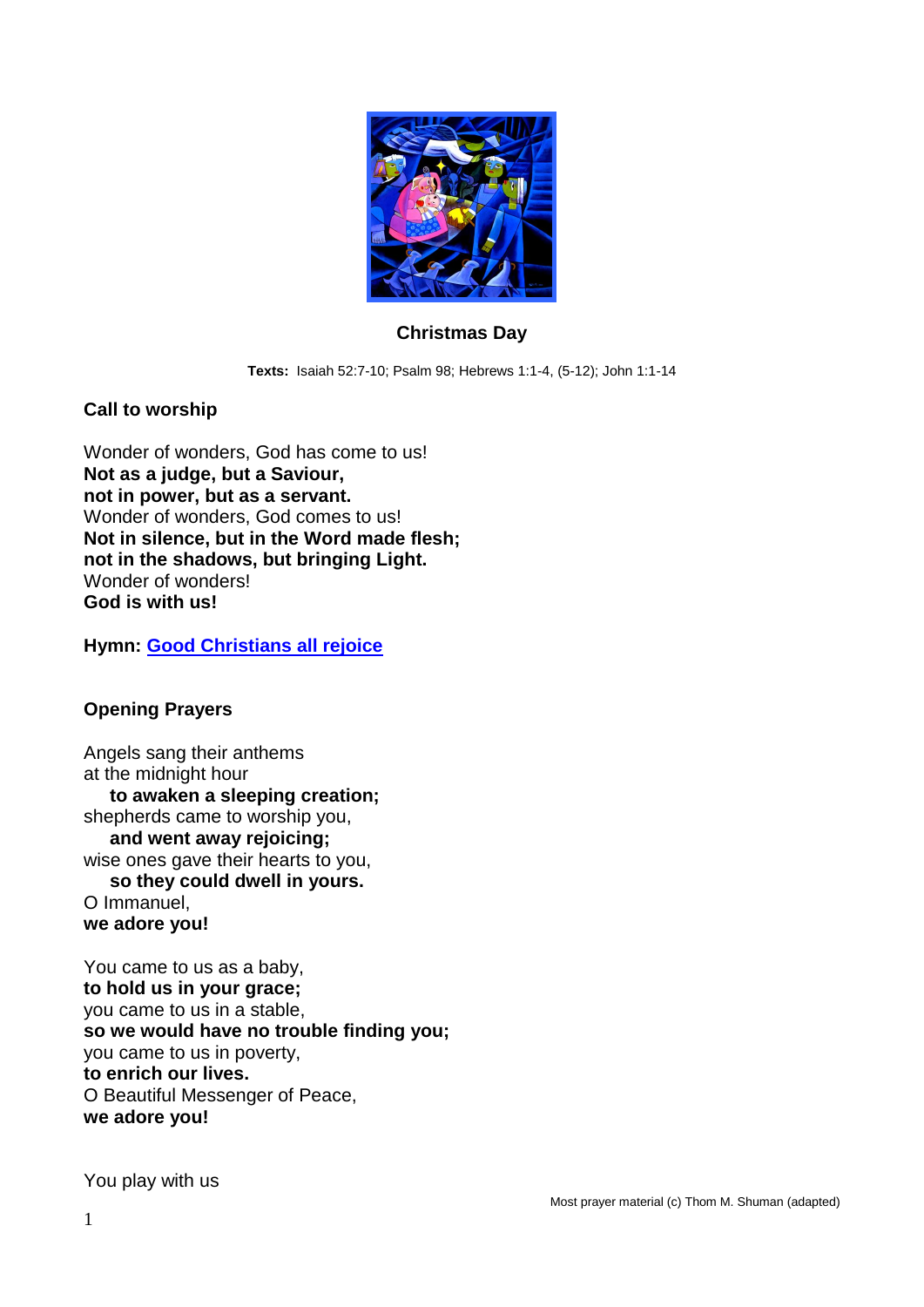**in the streets of the kingdom;** you build your home **deep within our souls;** you walk with us **in the winter of life.** O Wisdom from on high, **we adore you!**

God in Community, Holy in One, all the faithful lift their songs of joy to you, even as we pray as Jesus has taught us, saying, **Our Father. . .**

**Hymn: [Away in a Manger](https://www.youtube.com/watch?v=pVSoAM7YrxE)**

## **Call to Recognition**

God became one of us, so that we could see the face of love, hear the voice of peace, be touched by the hand of grace, know the heart of mercy. God comes to us, offering us forgiveness and peace. We pray together, saying,

**You came in weakness, Mighty God: forgive our grasping for power. You came in humility, Prince of Peace: forgive us for wanting more than others. You came in poverty, Everlasting One: forgive us when we do not see your family sleeping in our streets. You came in gentleness, Wonderful Counsellor: forgive us for the anger we speak and the pain we cause.**

**Child of Bethlehem, be born in us today: forgive us, heal us, make us new; then we will join the angels in singing your praises this Christmas Day and all the days to come.**

*Silence is kept*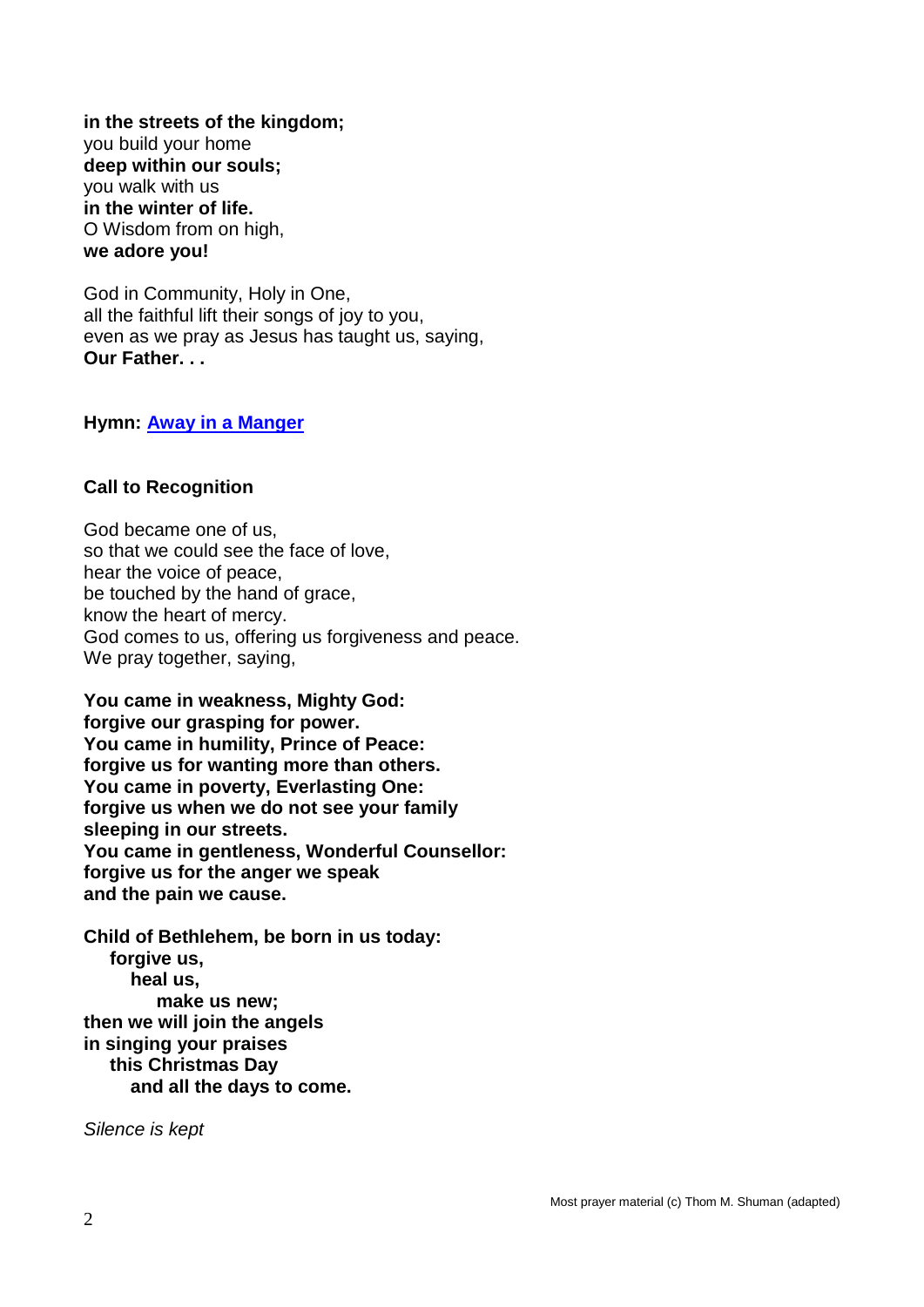## **Assurance of pardon**

Break forth into singing, children of God: for the Babe comes to comfort us, like a mother rocking her son to sleep, like a father wiping away the tears of his daughter. (sung unaccompanied) *Joy to the world! the Lord is come: Let earth receive her King. Let every heart prepare him room, And heaven and nature sing, And heaven and nature sing, And heaven, and heaven and nature sing.*

*He rules the world with truth and grace, And makes the nations prove The glories of his righteousness And wonders of his love And wonders of his love And wonders, wonders of his love. Amen*

**Readings:**

**[Isaiah 52:7-10](https://www.biblegateway.com/passage/?search=Isaiah+52%3A7-10&version=NIV)**

**[John 1:1-14](https://www.biblegateway.com/passage/?search=John+1%3A1-14&version=NIV)**

## **Reflections to the readings**

When I was at secondary school the tradition was that the head boy read the passage from John's gospel when we all trooped down to the Rotherham Parish Church (now renamed Rotherham Minster) for our School Christmas service. Each year as we progressed through school I was chosen to read a lesson in the service as I was one of the better readers in my year group. My hope was that I would be chosen to be head boy, partly because my dad had been before me but mainly because I wanted to do that reading. I loved the words, the rhythm and the drama of it. Sadly for me another boy was chosen and the school broke with tradition and inserted an additional reading just so they could get me to read one last time. It was Betjeman's famous Christmas poem. I practiced and practiced especially the line which goes 'And marbled clouds go scudding by the many steepled London sky.' I struggled to get the cadence right, so much, that on the day I stumbled on the preceding line, so concerned was I to get the line I struggled with right.

Many years later I came across an old cassette tape. I'd forgotten that I had smuggled a tape recorder under my seat and recorded the service. With the distance of years I heard and realised that my stumble over the line preceding the marbled clouds was barely noticeable but I remembered it as a calamity – my memory was healed.

Later in the recording I heard the gospel reading from John. Once again I was surprised that my memory of years ago was not what actually happened. The voice I heard reading was not the head boy; but instead it was the English teacher who lived down our street. For all those years I mainly remembered my disappointment in not being chosen to be head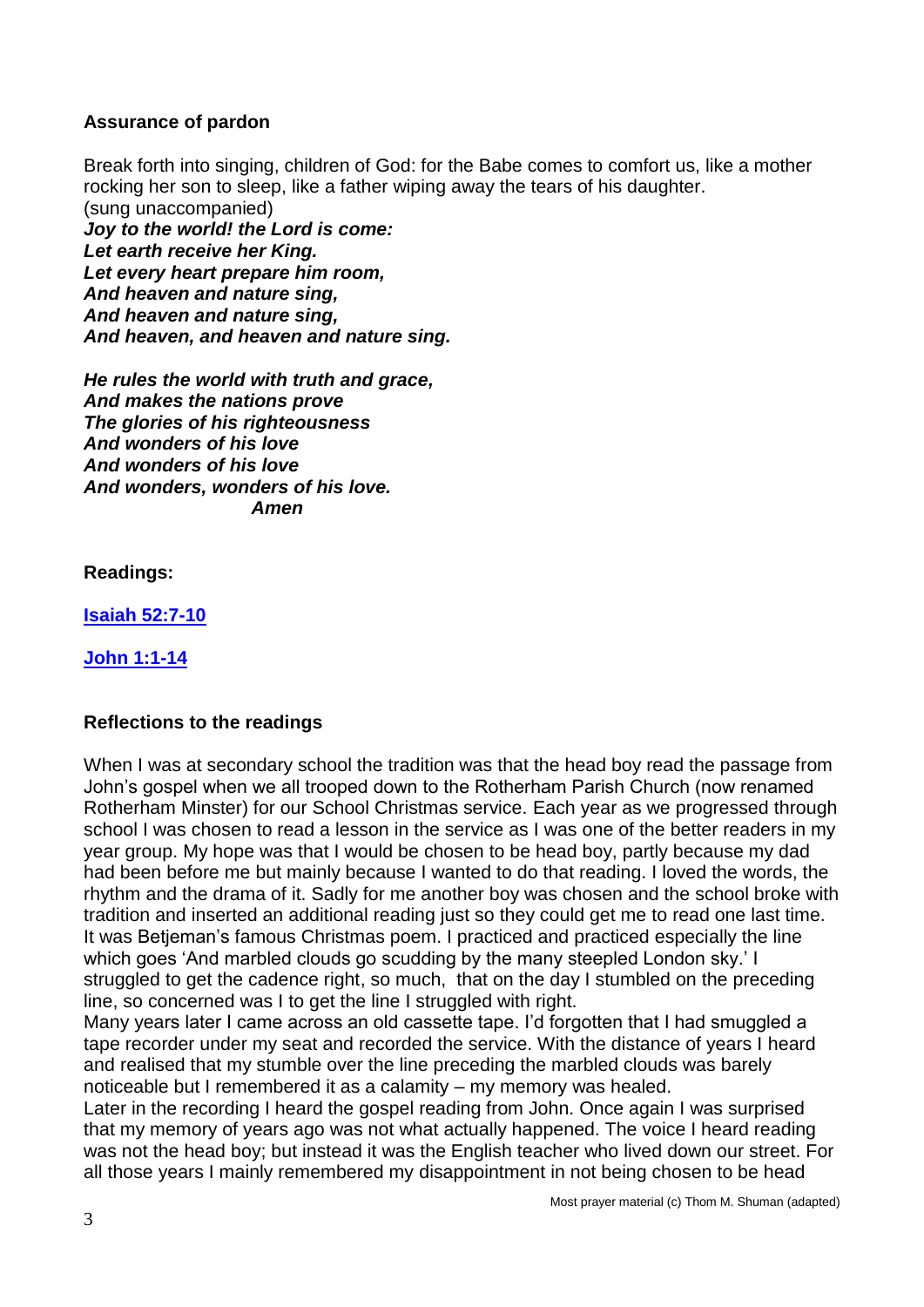boy because I so wanted to do 'that' reading. The head boy who was chosen was nowhere near confident or competent enough to do the reading so the teacher stepped in. And I had forgotten that! I needed to hold on, not to the disappointment, but to the fact that I had been given a special reading to use and celebrate my gift as a reader.

I suspect this Christmas is not what any of us would have hoped for. My hope for us all it is that like my memory it is better than we fear and the most important thing is not to focus on the disappointment but rejoice in what we have. The Word was made flesh and made his dwelling among us, and we should be glad.

May Christ Jesus dwell with us all this Christmas.

Tek care - Nigel

## **Prayer**

When you were weary of chaos as your companion, Everlasting God, you whispered to the Word who sang Creation's song: mountains sprang to attention, rivers and oceans splashed your feet, and the dust from the Carpenter's table was gathered up and shaped in your image. Spirit breathed life into us, that we might dance with you forever. But when we looked beyond your glory, and saw the decorative temptations the world dangled before our eyes, we rushed to embrace sin and death. Yet you looked past our rebellion, seeing the people we could become, and so sent Isaiah and Hannah, Simeon and Anna as your faithful witnesses. When we continued to turn up the world's volume to drown out your pleas, you sent the Word of hope in the silence of a stable.

Therefore, we join with the angels of Bethlehem's skies, and all those who sing of your steadfast love, in every time and place:

**Holy are you, God of Christ-filled mornings. All creation remembers your steadfast love and faithfulness, breaking out in joyous song: 'Hosanna in the highest!'**

**Blessed is the Babe who brings us the victory of God. Hosanna in the highest!**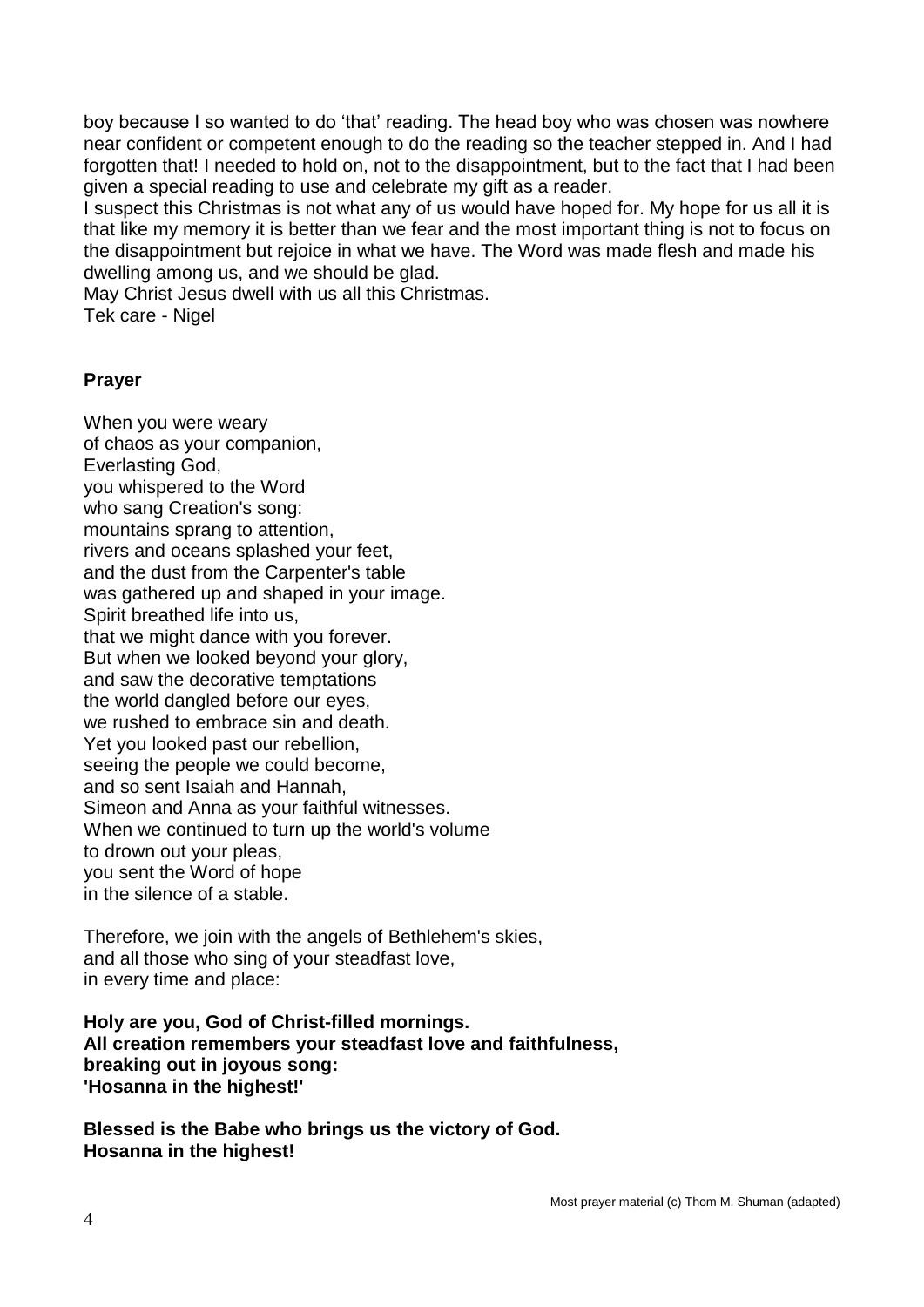Holy are you, Mighty God, and blessed is the One who comes in your name, our Lord and Saviour, your Gift to all the world. You would not keep the Word to yourself, but sent him to tell us of your hopes for us. You did not cling to the Prince of Peace, but poured him out to end our enmity and violence with one another. You could not hold your Heart in your hands, but allowed him to be broken on the tree of Calvary that we might be made whole forever.

So, as we celebrate his birth, his life, his death and his resurrection, we remember the faith which he models for us, and gives to us as our inheritance:

**In the beginning, Christ was with you, creating life; on the cross, Christ died with you, defeating death; from the empty tomb, Christ rose with you, bringing salvation; from glory, Christ will come again with you, the Light which could not be overcome.**

As we gather with you, send your Spirit upon the bread and the cup, and upon us, your children. As you sent Jesus to be born of Mary, **may we bear the burdens of others;** as you became One with us in the Child, **may we live at peace with all people;** as you have brought us out of the shadows of our sin, **may we carry the Light of the world to all who live in the shadows.**

Then, when we gather at your cradle prepared by the people of your kingdom, we will sing that new song first carolled at creation and echoed through Bethlehem's hills: **"Glory to God in the highest, and on earth, peace, goodwill to all." Amen.**

**Hymn: [Hark the Herald Angels Sing](https://www.youtube.com/watch?v=1IGP68i3JvU)**